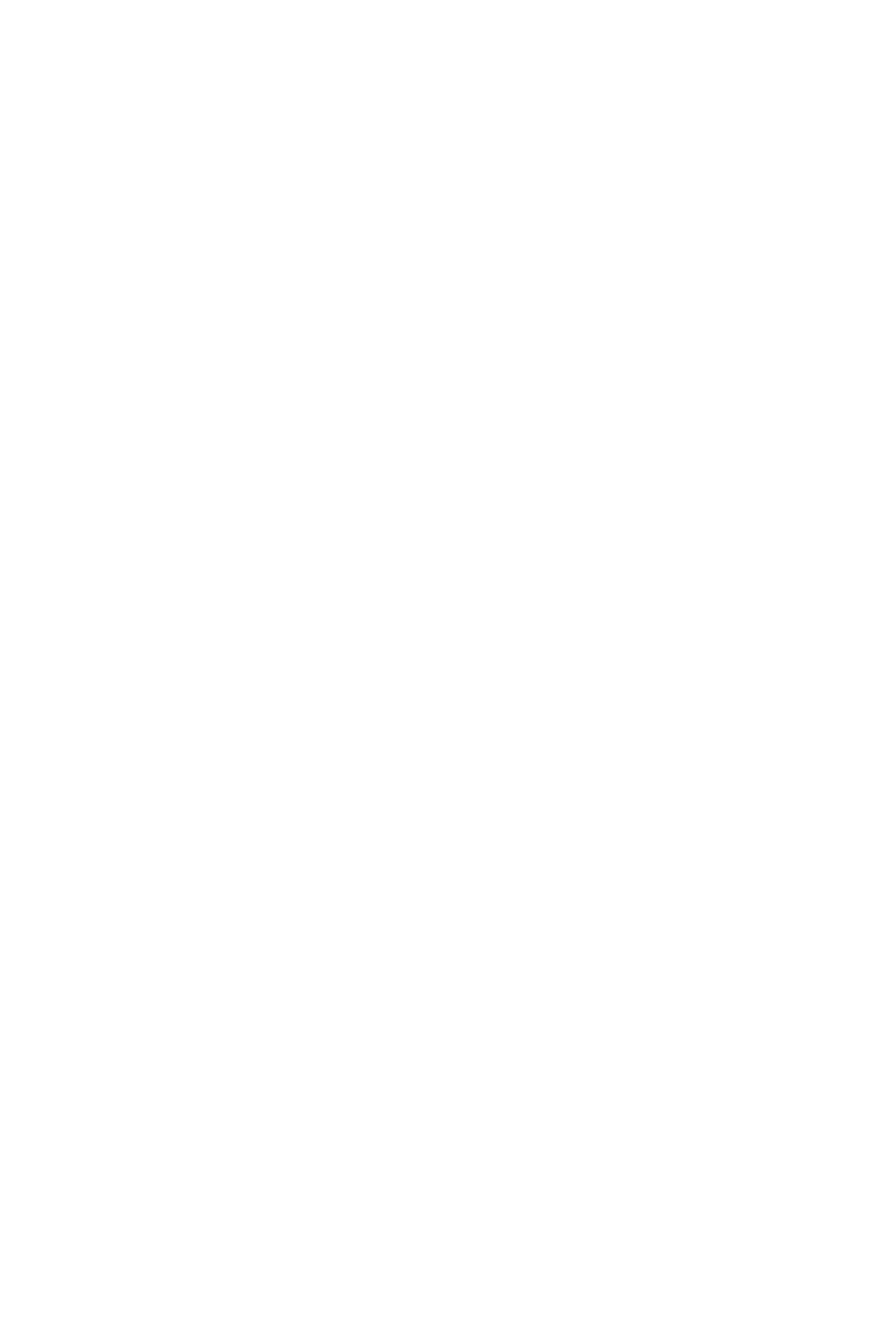#### **THURSDAY, 30 JUNE 2016**

**8.15 - 9.00 am** Registration of participants

# **Opening Session**

Moderator: **Sergiy Kyslytsya**, Chairperson of the Council of Europe Gender Equality Commission, Ukraine

**9.00 - 9.30 am Opening remarks by:**

►**Taavi Rõivas**, Prime Minister of Estonia

►**Snežana Samardžić-Marković**, Director General of Democracy, Council of Europe

►**Lakshmi Puri**, Deputy Executive Director, Strategic Partnerships, Coordination and Intergovernmental Support Bureau, UN Women

►**Salla Saastamoinen,** Director of Equality, Directorate-General Justice and Consumers, European Commission

#### **Panel 1 – Council of Europe Gender Equality Strategy 2014-2017: taking stock**

Moderator: **Kira Appel**, Vice-Chairperson of the Council of Europe Gender Equality Commission, Denmark

#### **Progress and challenges**

| 9.30 - 9.45 am                                               | Liri Kopaçi-Di Michele, Head of the Equality Division,<br>Council of Europe                                                                                                                                                                          |  |
|--------------------------------------------------------------|------------------------------------------------------------------------------------------------------------------------------------------------------------------------------------------------------------------------------------------------------|--|
| The impact of the Council of Europe Gender Equality Strategy |                                                                                                                                                                                                                                                      |  |
| 9.45 - 9.55 am                                               | Pamela Morinière, European Federation of Journalists - gender equality<br>and media, gender stereotypes and sexist hate speech                                                                                                                       |  |
| $9.55 - 10.05$ am                                            | <b>Hillary Margolis</b> , Human Rights Watch - preventing and combating<br>violence against women                                                                                                                                                    |  |
| 10.05 - 10.15 am                                             | <b>Sylwia Spurek, Legal Expert, Deputy Commissioner for Human Rights</b><br>of Poland responsible for equal treatment issues - promoting equal<br>access of women to justice                                                                         |  |
| 10.15 - 10.25 am                                             | <b>Elena Centemero, Chairperson of the Committee on Equality and Non-</b><br>Discrimination of the Parliamentary Assembly of the Council of Europe<br>- achieving balanced participation of women and men in political and<br>public decision-making |  |
|                                                              | 10.25 - 10.45 am Questions and discussion                                                                                                                                                                                                            |  |

#### **10.45 - 11.15 am Coffee break**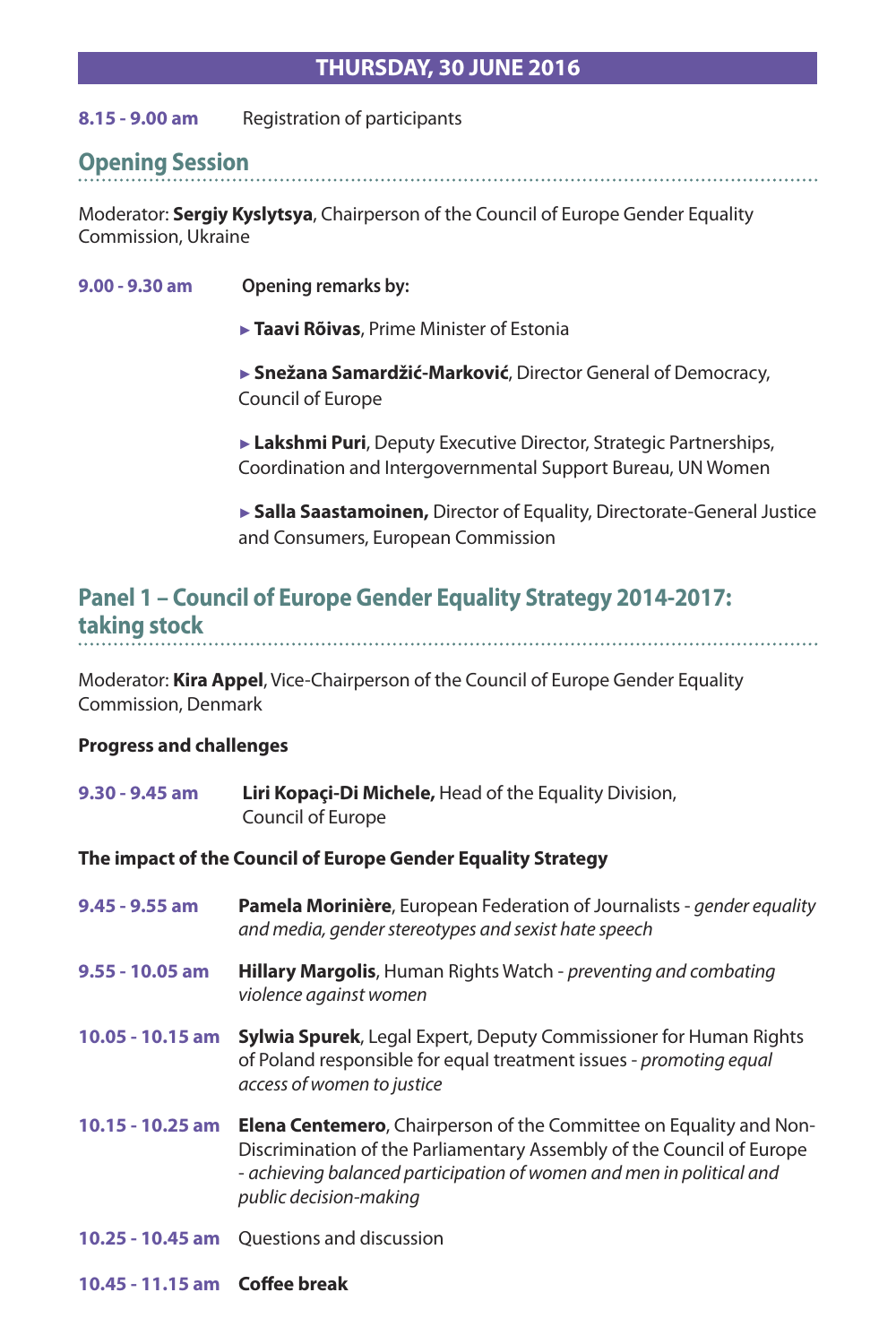# **Panel 2 – Sharing knowledge and information to advance the gender equality agenda and implement the Council of Europe Strategy: the impact of social media**

Moderator: **Fanny Benedetti**, member of the Council of Europe Gender Equality Commission, France

**11.15 - 11.30 am Introductory speech:** *Overview of initiatives and examples regarding the positive and negative aspects of social media for the promotion of gender equality* - **Léa Clermont-Dion**, Researcher on cyber-violence against women, Laval University, Canada

#### **11.30 – 12.15 pm Short interventions from panellists and panel discussion**

- ► **Charlotte Proudman**, Barrister, United Kingdom
- ► **Emma Holten**, Editor and feminist activist, Denmark
- ► **Kurt-Ole Linn**, Senior Advisor on gender equality, Norway, and member of the Nordic Committee of Senior Officials for Gender **Equality**
- ► **Katrin Nyman-Metcalf,** Head of the Chair of Law and Technology, Tallinn University of Technology, Head of Research, Estonian e-Governance Academy, Estonia
- ► **Nataša Briški**, Journalist, Co-Founder and CEO of media network 'Meta's List', Slovenia
- ► **Daria Manshina**, Founder of "Shut your sexist mouth up", Russian **Federation**

**12.15 - 12.45 pm** Questions and discussion

**12.45 - 2.15 pm Lunch**

**Panel 3 – Gender matters: Gender mainstreaming in international organisations – best practices and impact on national policies and strategies**

Moderator: **Helena Štimac Radin**, member of the Council of Europe Gender Equality Commission, Croatia

| $2.15 - 2.30$ pm | <b>Introductory speech:</b> Overview of institutional challenges and<br>opportunities for gender mainstreaming at the international level and<br>impacts at the national level - Elisabeth Prügl, Director of the Gender<br>Centre, Institute of International and Development Studies, Switzerland |
|------------------|-----------------------------------------------------------------------------------------------------------------------------------------------------------------------------------------------------------------------------------------------------------------------------------------------------|
| 2.30 – 3.15 pm   | Short interventions from panellists and panel discussion                                                                                                                                                                                                                                            |
|                  | Carolina Lasén Diaz, Head of the Gender Equality Unit,<br>ы<br>Council of Europe                                                                                                                                                                                                                    |
|                  | Lakshmi Puri, Deputy Executive Director, Strategic Partnerships,<br>$\blacktriangleright$<br>Coordination and Intergovernmental Support Bureau, UN Women                                                                                                                                            |
|                  | Barbara Limanowska, Senior Gender Mainstreaming Expert,<br>ь<br>European Institute for Gender Equality (EIGE)                                                                                                                                                                                       |
|                  | Maaike Van Adrichem, Adviser on Gender Issues, Organization for<br>ь<br>Security and Co-operation in Europe (OSCE)                                                                                                                                                                                  |
|                  | Filip Kochan, Communications Officer, the World Bank Group, Poland<br>▶                                                                                                                                                                                                                             |
| $3.15 - 3.45$ pm | Questions and discussion                                                                                                                                                                                                                                                                            |

**3.45 - 4.15 pm Coffee break**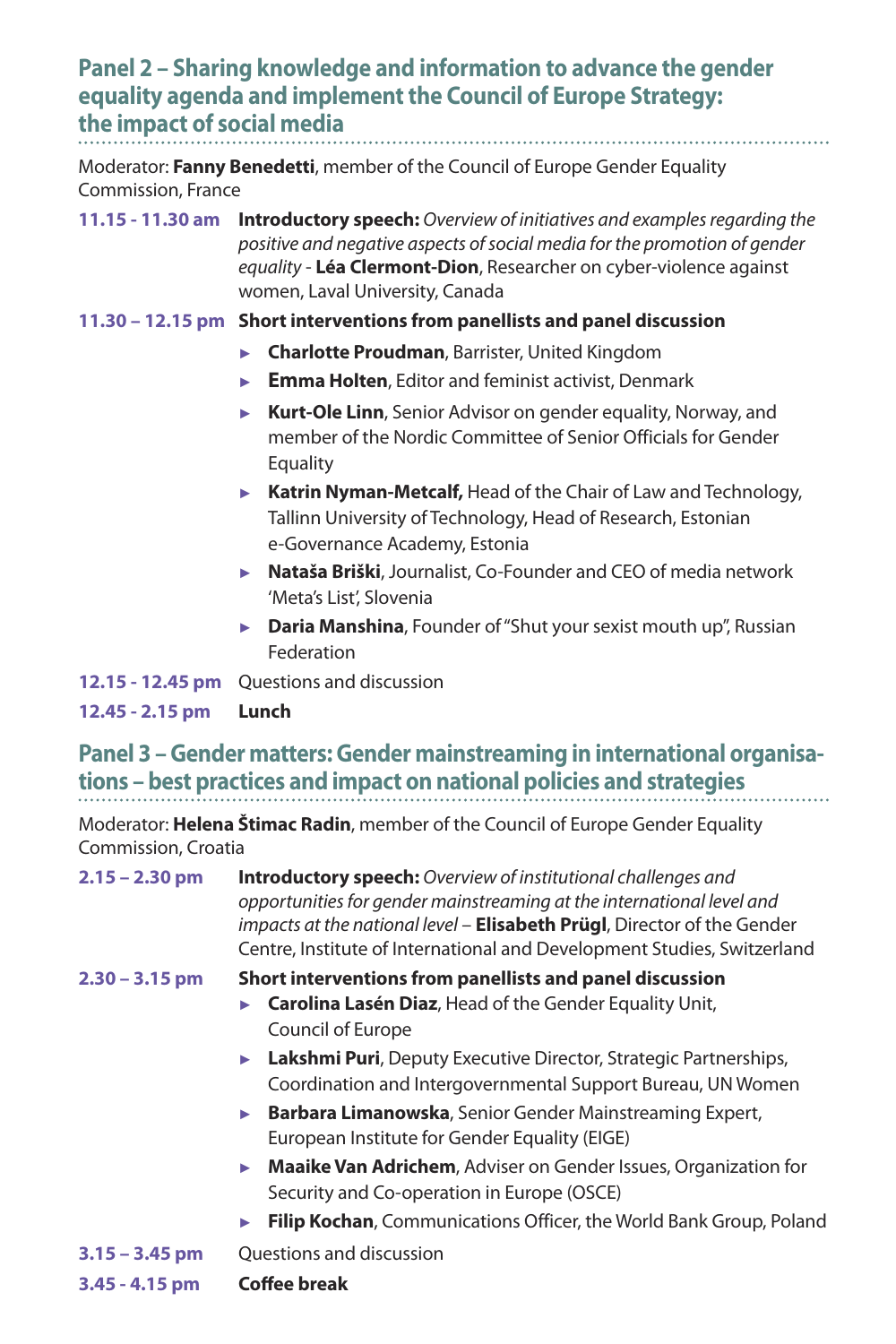| Panel 4 - Tools for enhancing gender mainstreaming - from political will |  |
|--------------------------------------------------------------------------|--|
| to e-solutions                                                           |  |

Moderator: **Eva Fehringer,** member of the Council of Europe Gender Equality Commission,

| Austria            |                                                                                                                                                                                                                        |  |
|--------------------|------------------------------------------------------------------------------------------------------------------------------------------------------------------------------------------------------------------------|--|
| 4.15 - 4.30 pm     | <b>Introductory speech:</b> Overview of examples from member states about<br>national policies for gender mainstreaming - Alba Alonso Alvarez,<br>Postdoctoral Researcher, University of Santiago de Compostela, Spain |  |
| $4.30 - 5.15$ pm   | Short interventions from panellists and panel discussion<br>Lillemor Dahlgren, Head of Operations on Gender Equality,<br>Swedish Secretariat for Gender Research, University of Gothenburg,<br>Sweden                  |  |
|                    | <b>Liisa-Ly Pakosta, Gender Equality and Equal Treatment</b><br>Þ.<br>Commissioner, Estonia                                                                                                                            |  |
|                    | <b>Blerina Xhani</b> , Specialist on gender issues, Albania<br>ь                                                                                                                                                       |  |
|                    | Romain Sabathier, Secretary General, High Council for Gender<br>ь<br>Equality, France                                                                                                                                  |  |
|                    | Unnur Agústsdóttir, Special Advisor, Department of Economic<br>ь<br>Analysis and Budget, Ministry of Welfare, Iceland                                                                                                  |  |
| 5.15 - 5.45 pm     | Questions and discussion                                                                                                                                                                                               |  |
| 6.30 pm<br>8.30 pm | Bus tour of Tallinn including walking tour in the Old Town<br>(departure from hotel lobby)<br>Dinner offered by the Estonian authorities in restaurant Ruhe                                                            |  |
|                    |                                                                                                                                                                                                                        |  |

# **FRIDAY, 1 JULY 2016**

.......................

# **Panel 5 - High level panel: the way forward**

Moderator: **Charles Ramsden,** member of the Council of Europe Gender Equality Commission, United Kingdom

| $9.00 - 9.10$ am              | <b>Margus Tsahkna, Minister of Social Protection, Estonia</b>                                                                                     |
|-------------------------------|---------------------------------------------------------------------------------------------------------------------------------------------------|
| $9.10 - 9.20$ am              | <b>Antigoni Pericleous Papadopoulou, President of GODIK, the Women's</b><br>Organization of the Democratic Party, Cyprus                          |
| $9.20 - 9.30$ am              | <b>Jiří Dienstbier,</b> Minister for Human Rights, Equal Opportunities and<br>Legislation, Czech Republic                                         |
| $9.30 - 9.40$ am              | Kira Appel, Chief Adviser and Deputy Head of Department, Gender<br>Equality Unit, Ministry of Children, Education and Gender Equality,<br>Denmark |
| $9.40 - 9.50$ am              | <b>Lakshmi Puri</b> , Deputy Executive Director, Strategic Partnerships,<br>Coordination and Intergovernmental Support Bureau, UN Women           |
| $9.50 - 10.00$ am             | <b>Salla Saastamoinen</b> , Director of Equality, Directorate-General for<br>Justice, European Commission                                         |
| $10.00 - 10.15$ am            | <b>Ouestions and discussion</b>                                                                                                                   |
| 10.15 - 10.45 am Coffee break |                                                                                                                                                   |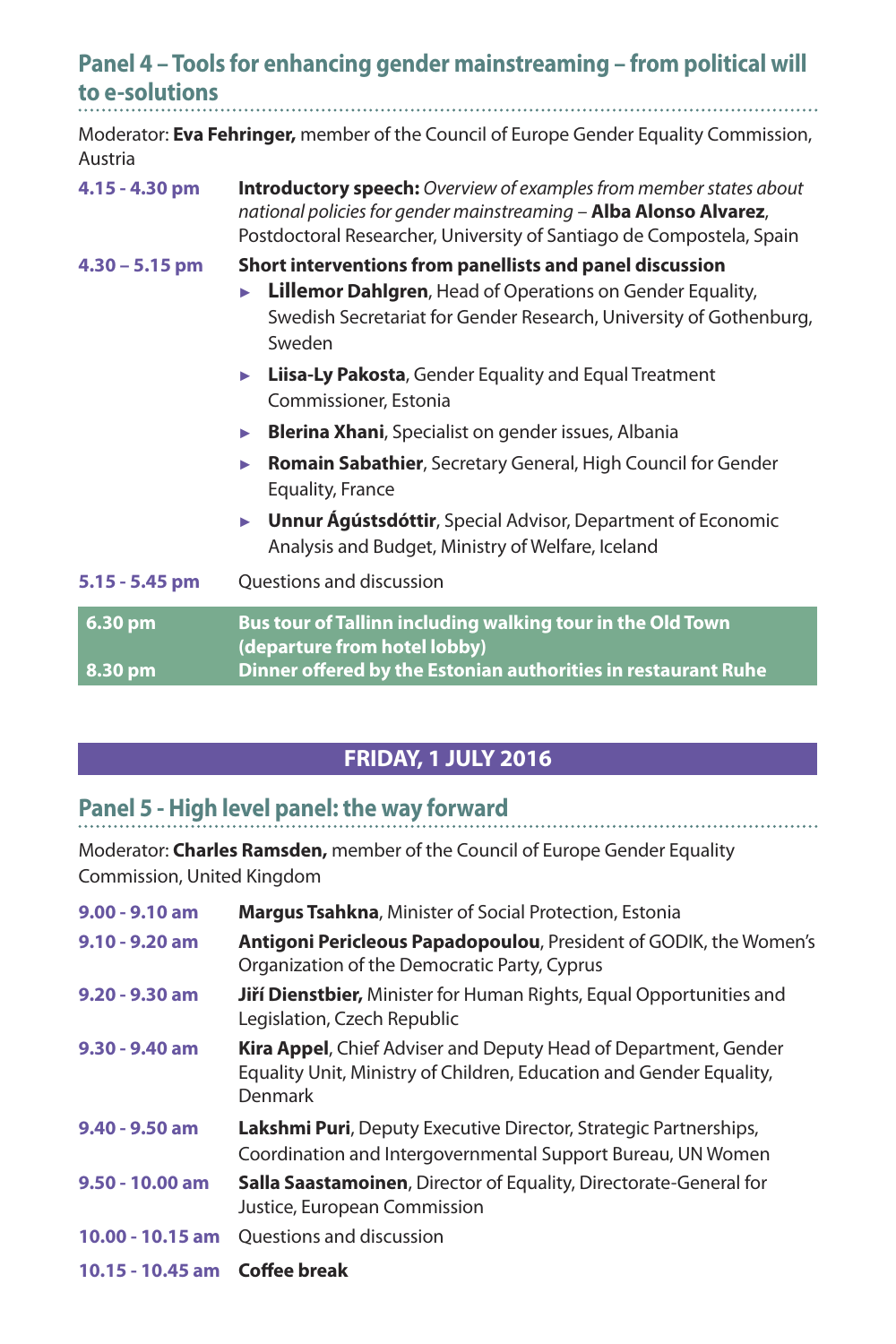# **Panel 5 – High level panel: the way forward (cont.)**

Moderator: **Charles de Vries**, member of the Council of Europe Gender Equality Commission, the Netherlands

| 10.45 - 10.55 am Joanna Maycock, Secretary General of the European Women's Lobby                                      |
|-----------------------------------------------------------------------------------------------------------------------|
| 10.55 – 11.05 am Anne Nègre, Gender Equality Expert, Conference of INGOs of the<br>Council of Europe                  |
| 11.05 – 11.15 am Sergiy Kyslytsya, Chairperson of the Council of Europe Gender<br><b>Equality Commission, Ukraine</b> |
| 11.15 - 12.00 pm Questions and discussion                                                                             |

## **Closing Session**

Moderator: **Marianne Mikko**, Member of Parliament and Head of the Estonian delegation to the Parliamentary Assembly of the Council of Europe

| 12.00 - 12.20 pm Conclusions and Recommendations |
|--------------------------------------------------|
| Pauline Moreau, General Rapporteur               |

#### **Closing remarks by:**

|                 | 12.20 - 12.30 pm Snežana Samardžić-Marković, Director General of Democracy,<br>Council of Europe |
|-----------------|--------------------------------------------------------------------------------------------------|
|                 | 12.30 - 12.40 pm Marina Kaljurand, Minister of Foreign Affairs of Estonia                        |
| 12.40 pm        | End of conference                                                                                |
| 12.40 - 2.00 pm | Lunch                                                                                            |